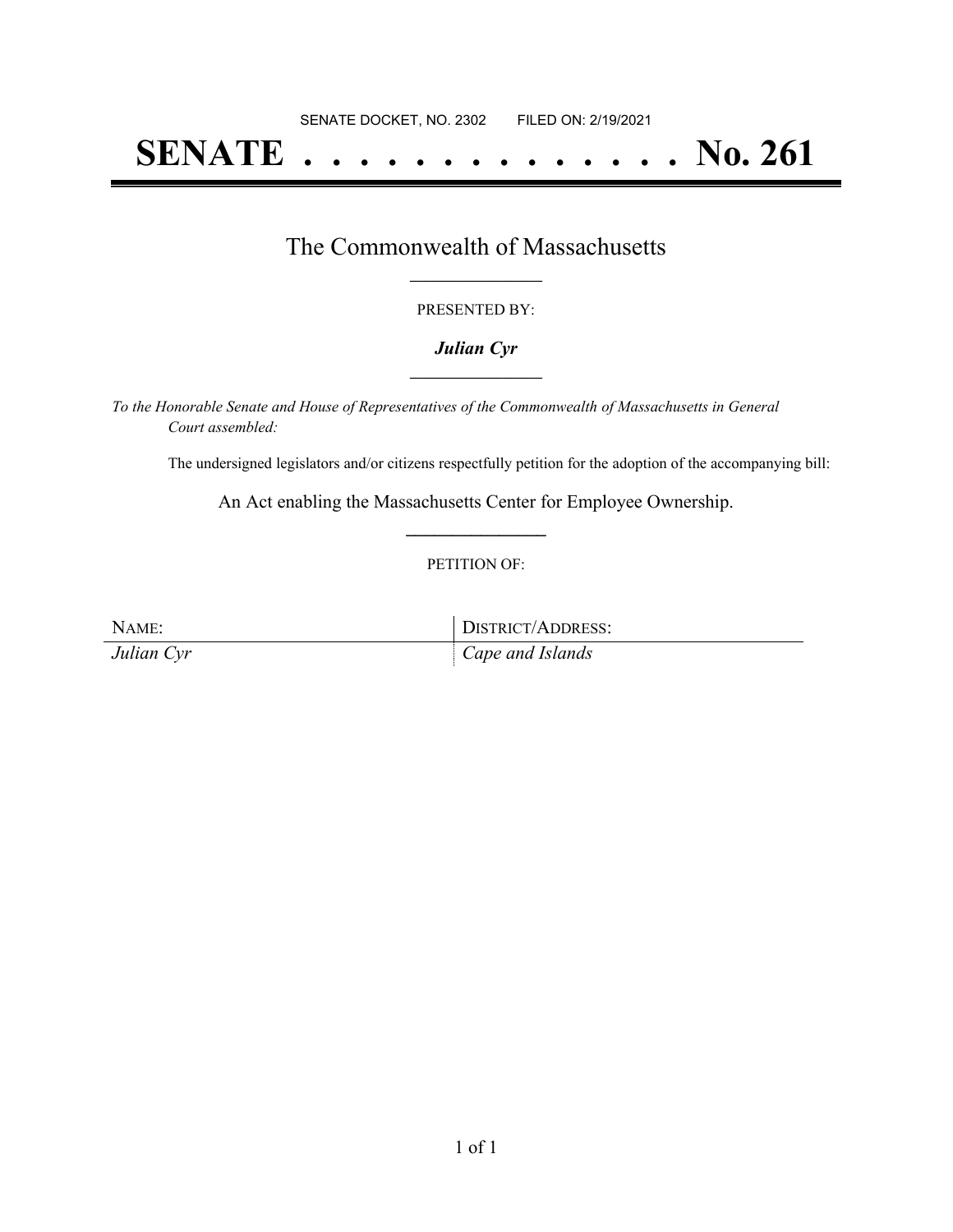# SENATE DOCKET, NO. 2302 FILED ON: 2/19/2021 **SENATE . . . . . . . . . . . . . . No. 261**

By Mr. Cyr, a petition (accompanied by bill, Senate, No. 261) of Julian Cyr for legislation to enable the Massachusetts Center for Employee Ownership. Economic Development and Emerging Technologies.

## The Commonwealth of Massachusetts

**In the One Hundred and Ninety-Second General Court (2021-2022) \_\_\_\_\_\_\_\_\_\_\_\_\_\_\_**

**\_\_\_\_\_\_\_\_\_\_\_\_\_\_\_**

An Act enabling the Massachusetts Center for Employee Ownership.

Be it enacted by the Senate and House of Representatives in General Court assembled, and by the authority *of the same, as follows:*

| $\mathbf{1}$   | SECTION 1. Chapter 23D of the General Laws, as appearing in the 2018 Official                   |
|----------------|-------------------------------------------------------------------------------------------------|
| 2              | Edition, is hereby amended in section 16, by striking out the words "Director of the Industrial |
| 3              | Services Program" and inserting in place thereof the following words:- Director of the          |
| $\overline{4}$ | Massachusetts Center for Employee Ownership                                                     |
| 5              | SECTION 2. Chapter 23D of the General Laws is hereby amended by striking out section            |
| 6              | 17, as appearing in the 2018 Official Edition, and inserting in placed thereof the following    |
| 7              | section:-                                                                                       |
| 8              | Section 17. (a) There is hereby established a center for employee ownership within the          |
| 9              | Massachusetts Office of Business Development established under section 1 of chapter 23A. The    |
| 10             | center for employee ownership shall provide education, conduct outreach and promote efforts to  |
| 11             | create an overall environment in the commonwealth which will expand and enhance employee        |
| 12             | ownership, increase the number of employee owned companies, publicize and promote the           |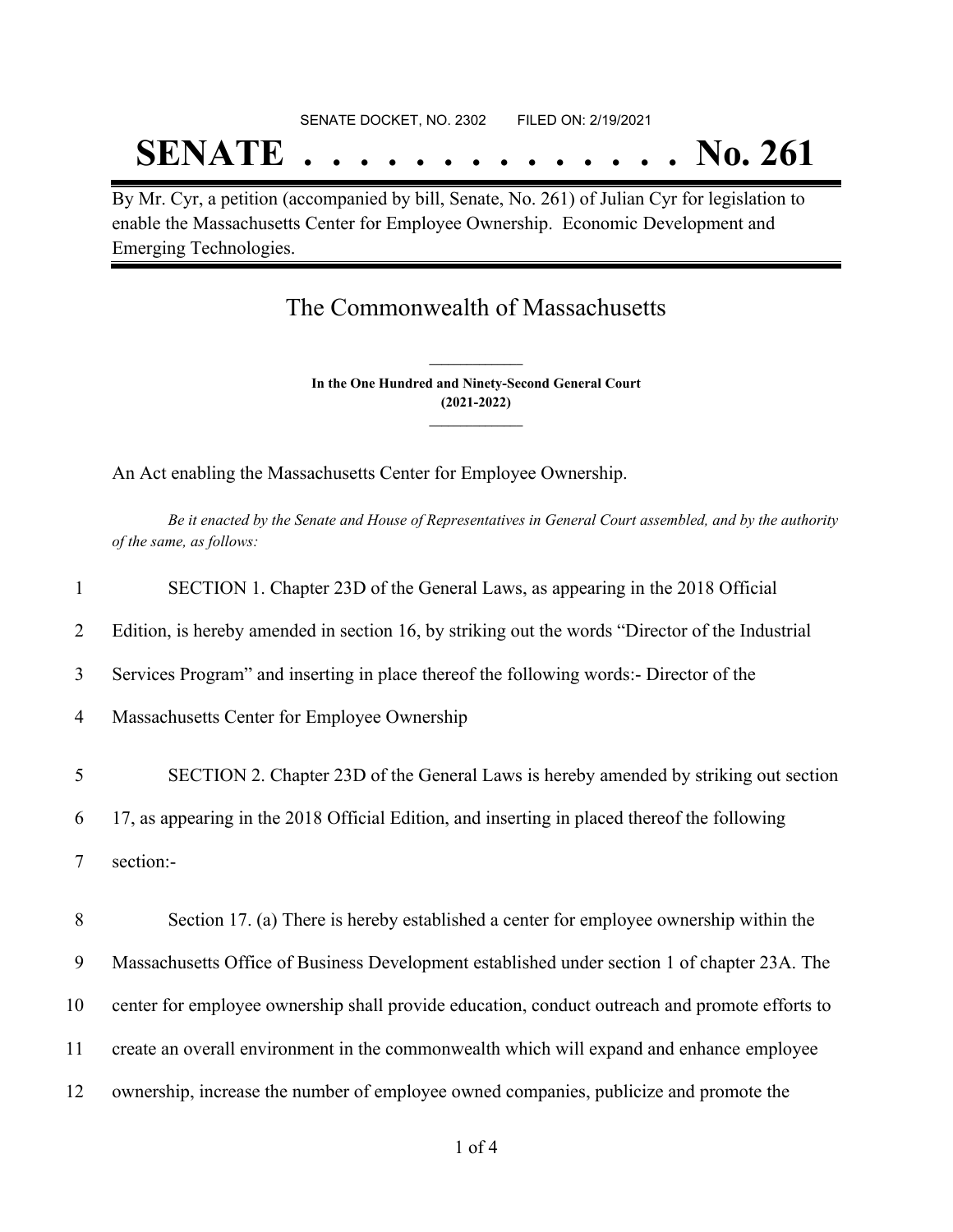benefits of employee involvement and ownership to policy makers and the general public, encourage collaborative outreach efforts regarding involvement and ownership in the workplace, research and evaluate employee involvement and employee ownership in the commonwealth, showcase employee ownership initiatives in the commonwealth, facilitate and coordinate the sharing of existing information and resources, and provide grants pursuant to the provisions of this chapter. The Director of the Massachusetts Center for Employee Ownership shall have the power to hire staff, appoint any specific committee or task force and to contract with consultants, agents or advisors deemed necessary to further the purposes of this section.

 (b) The Director of the Massachusetts Center for Employee Ownership may accept gifts or grants of money or property from any source to further the work of the Center for Employee Ownership; provided, however, that any money received shall be deposited with the State Treasurer to be kept in a separate fund in the treasury to be named the Center for Employee Ownership Fund dedicated to the Center for Employee Ownership and for expenditure without appropriation by the Director of the Massachusetts Center for Employee Ownership in accordance with the conditions of such a gift or grant. Amounts remaining in the fund at the end of a fiscal year shall not revert to the general fund and shall be available for expenditure in the next fiscal year and thereafter.

 (c) The Director of the Massachusetts center for Employee Ownership shall issue rules, regulations and procedures governing the application for and delivery of services which are deemed necessary for the proper performance of the duties of the center for employee ownership.

 (d) Annually, the Director of the Massachusetts Center for Employee Ownership shall file a report with the clerks of the house and senate including an inventory of employee owned

of 4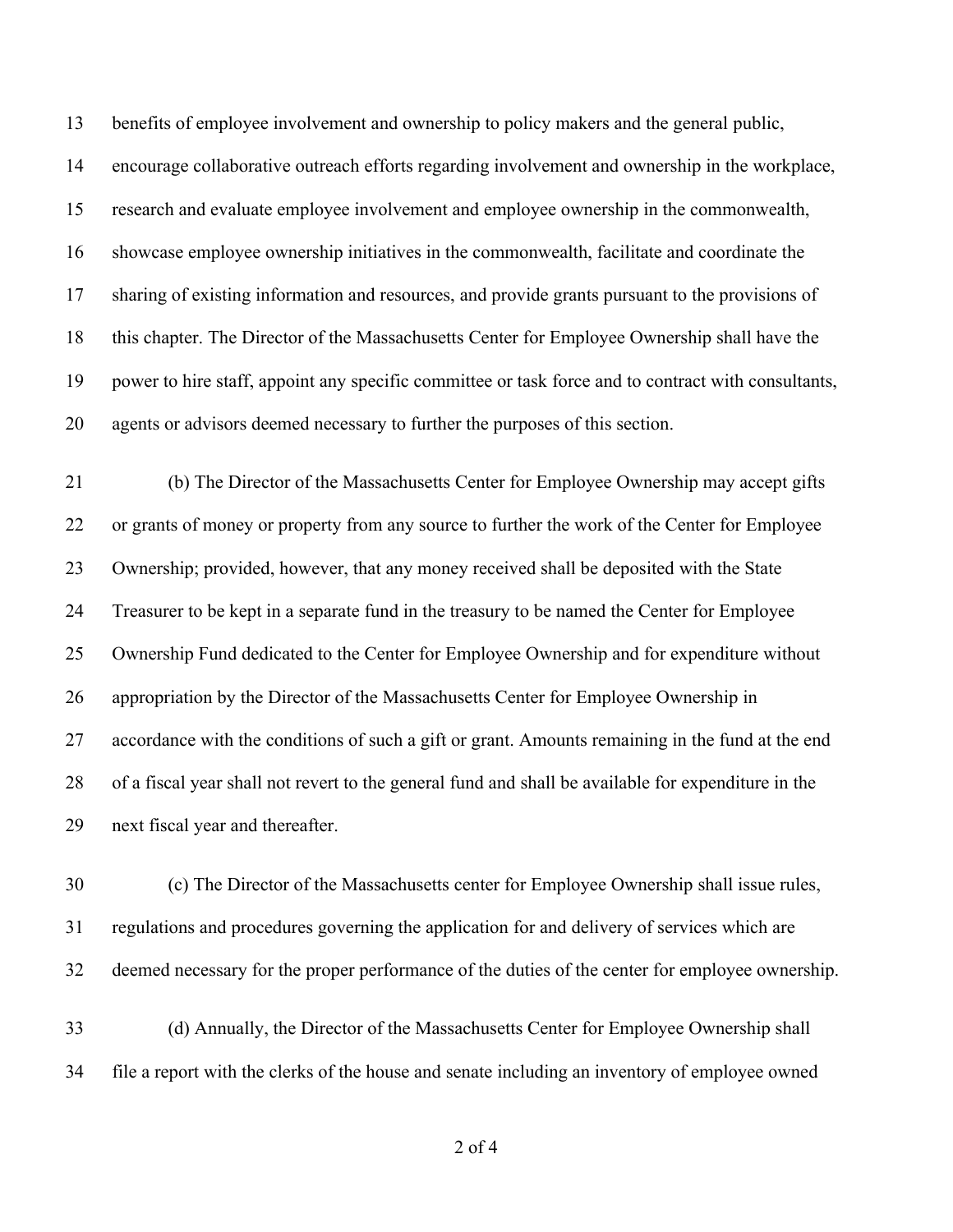| 35 | businesses in the state and the specific activities taken by the center to support and promote the |
|----|----------------------------------------------------------------------------------------------------|
| 36 | transition of traditionally structured companies to an employee ownership model.                   |
| 37 | (e) The Director of the Massachusetts Center for Employee Ownership shall report                   |
| 38 | directly to the Director of the Massachusetts Office of Business Development.                      |
| 39 | SECTION 3. Chapter 6 of the General Laws is hereby amended by striking out section                 |
| 40 | 204, as appearing in the 2018 Official Edition, and inserting in placed thereof the following      |
| 41 | section:-                                                                                          |

 Section 204. (a) There shall be an advisory board on employee ownership, hereinafter called the board, to consist of nineteen members including the director of the Massachusetts 44 Office of Business Development or their designee, the Secretary of the Executive Office of Labor and Workforce Development or their designee, the Director of the Massachusetts Growth Capital Corporation or their designee, the CEO of Associated Industries of Massachusetts or their designee, the Director of the Center for Economic Democracy or their designee, the Chapter President of the New England chapter of the ESOP association or their designee, the President of AFL-CIO of Massachusetts or their designee, the President of the University of Massachusetts or their designee, and seven additional members shall be appointed by the Governor who shall represent separate and distinct corporations, each with not less than 30 per cent of company stock owned by an employee stock ownership plan or an employee ownership trust, and four additional members shall be appointed by the Governor who shall represent separate and distinct industrial or worker cooperatives.

 (b) Each appointed member shall serve for a term of four years. Upon expiration of the term of a member, a successor shall be appointed, in the same manner for a like term. Any

of 4